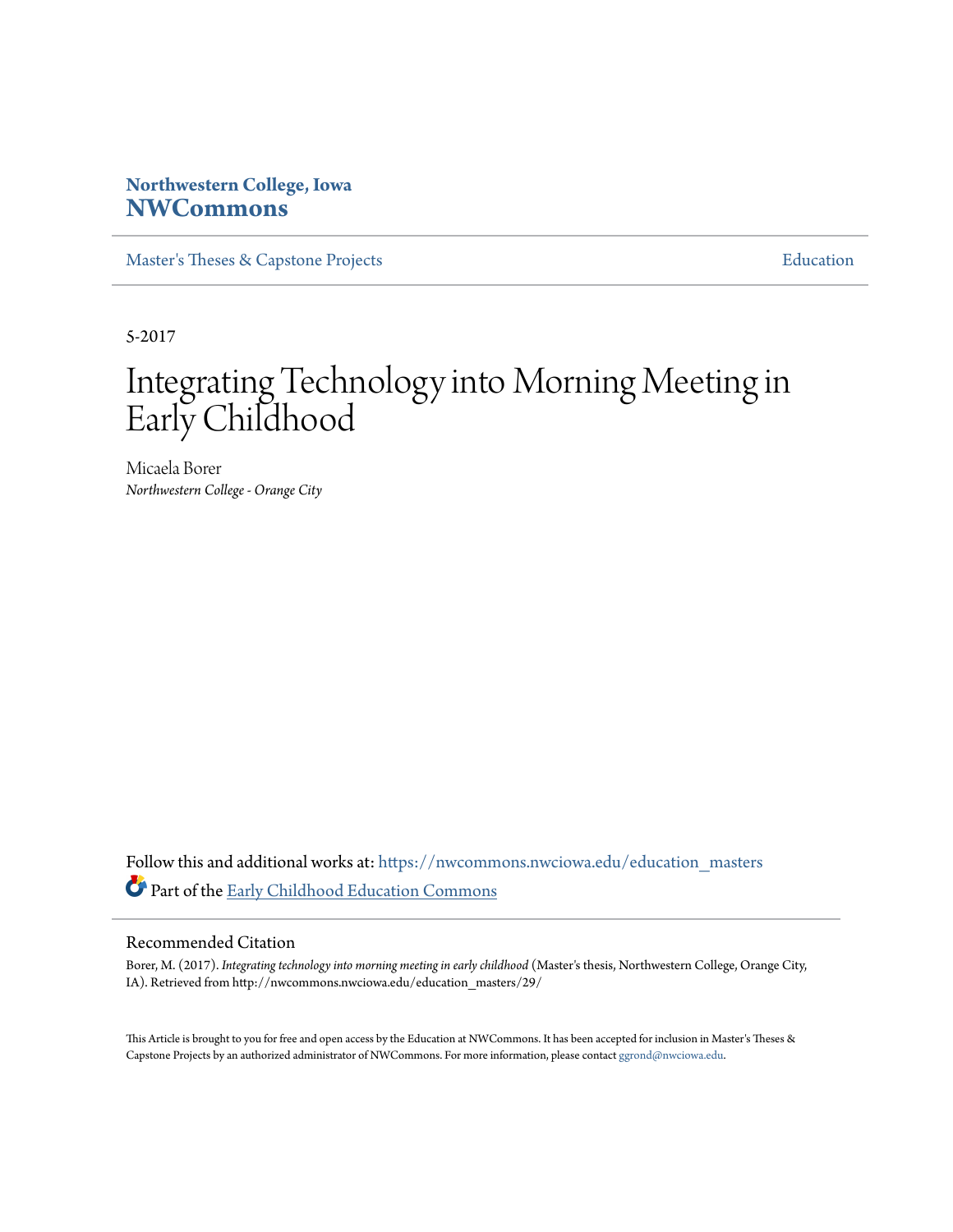## Integrating Technology into Morning Meeting in Early Childhood

Micaela Borer

Northwestern College

Orange City, Iowa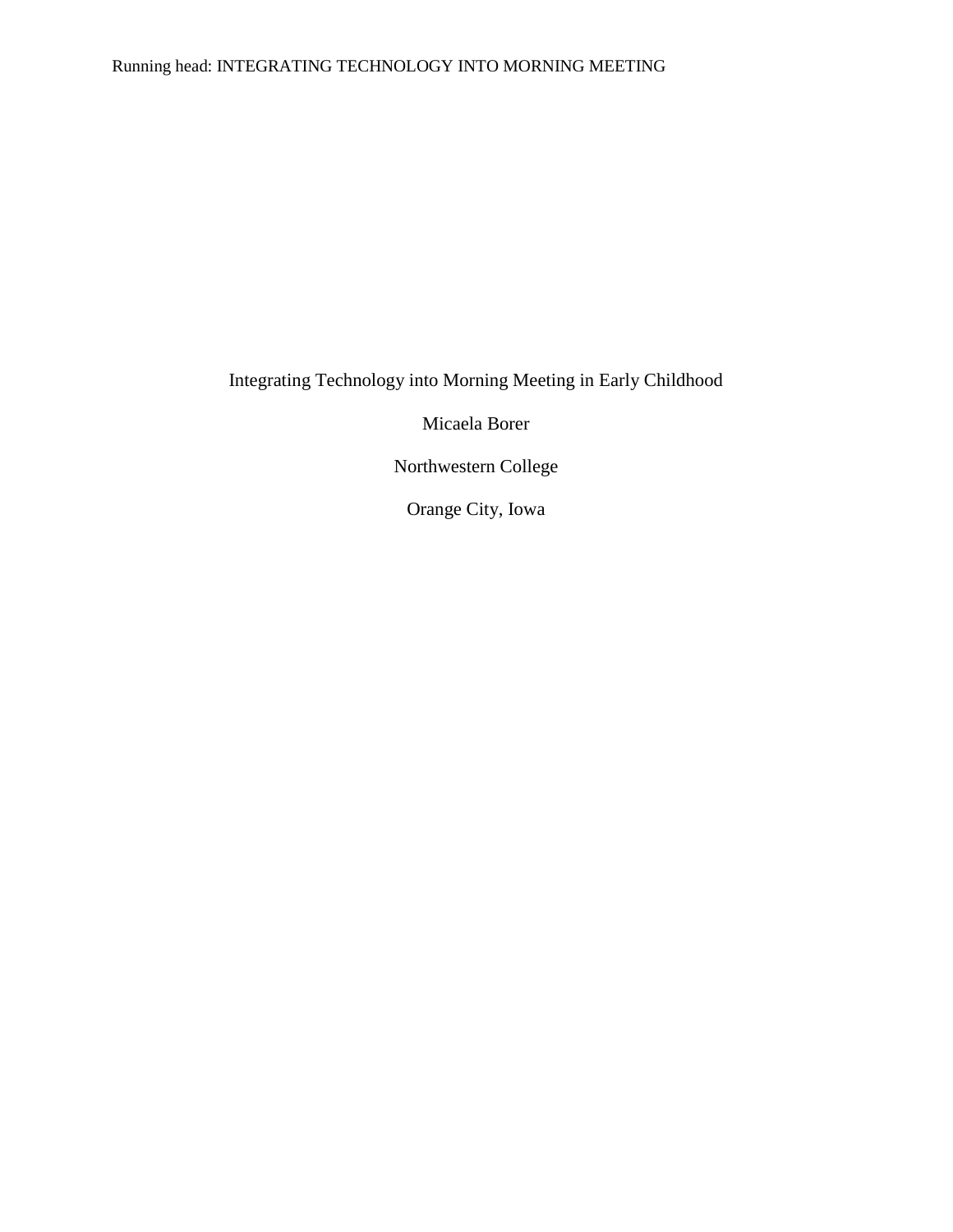### Abstract

In early childhood education (ECE), there are many interpretations of the morning meeting. This meeting can encompass learning in several areas of early childhood namely mathematics, literacy, and social skill building. Many activities within morning meeting help with classroom management and can be beneficial to children with special needs as well including morning message, visual schedules, and calendar time. Some ECE professionals are beginning to note that technology can also be included in this crucial part of the school day. Incorporating technology not only will encourage young children to learn, but will prepare them for their future. Technology use is becoming more and more relevant in both the school and work domains. Morning meeting and technology are popular trends in education and are considered developmentally appropriate for an ECE classroom. This literature review will highlight the value of morning meeting and its components and will also discuss the integration of technology into ECE. In the future, active research on this topic would be advantageous, considering the information gathered in this review.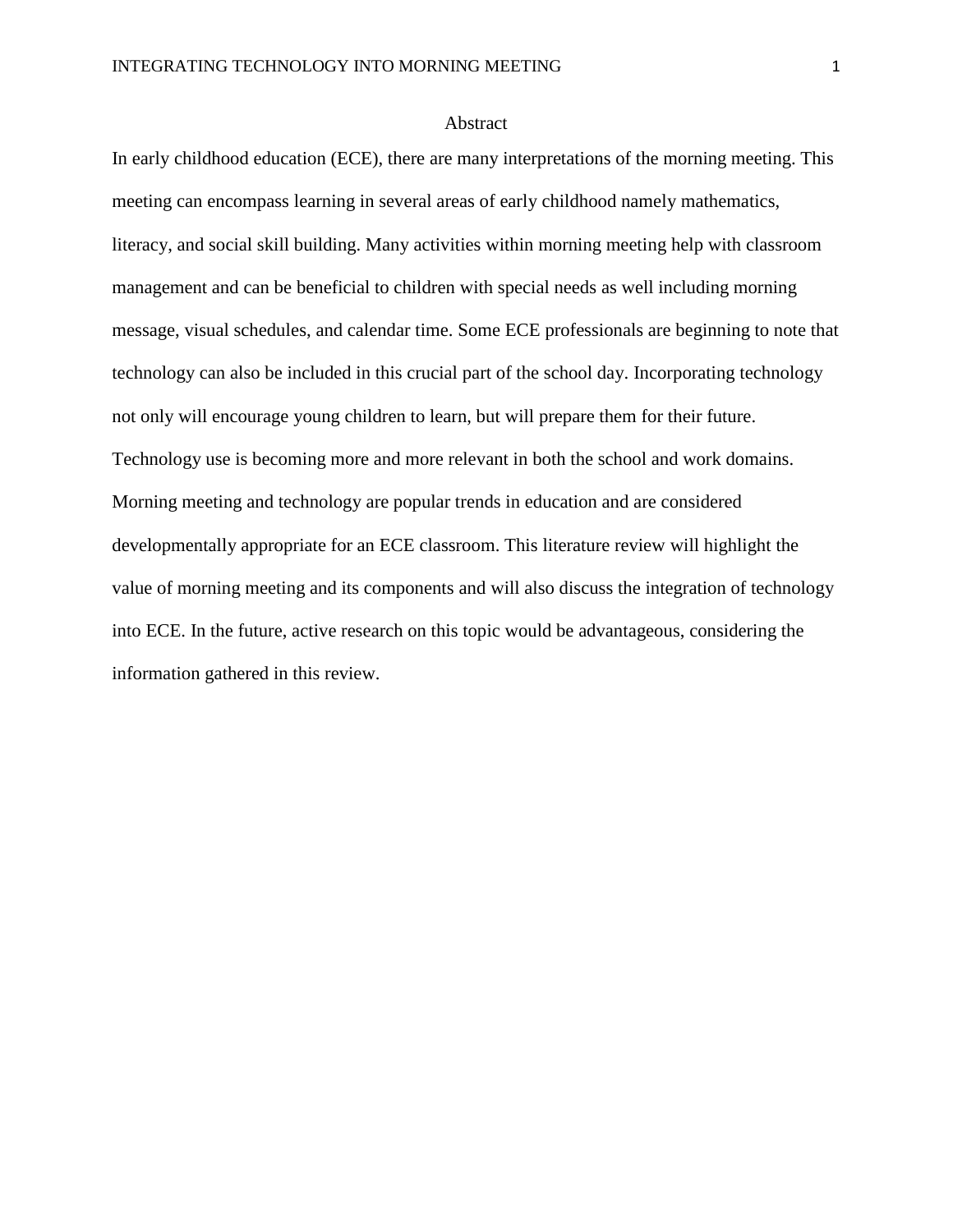Integrating Technology into Morning Meeting in Early Childhood

There are countless ways early childhood education (ECE) teachers can integrate technology into the classroom. Teachers continuously try to find new methods to keep their students engaged in learning. A new trend that has become popular among ECE professionals is transforming morning meeting into a digital interactive experience for the students. Upgrade the learning experience, by making it exciting and relevant for the students in the classroom (TEDx Talks, 2013). Many teachers have noticed that students are not only engaged, but display positive interactions with peers during activities involving an interactive whiteboard (IWB). This literature review is on the topic of using technology for morning meeting in ECE. Unfortunately, little research has been conducted with this specific focus. Therefore, the discussion will highlight the importance of morning meeting and its components as well as the integration of technology into ECE, anticipating that action research will be done in the future on the combination of both trends.

Morning meeting is commonly referred to as opening, morning message, calendar time, or circle time, dependent on teacher or program preference. The main part of this meeting is the morning message, which is frequently displayed on a message board. The morning message can take several forms, but typically, it consists of constructing meaningful sentences and includes interactions between the teacher and children (Hindman, 2011). During the interactive routine children, participate in authentic literacy activities that also inform them about interesting and meaningful events going on during the day (Labbo, 2005). Children are actively involved in actions such as circling familiar letters or words while the teacher intentionally teaches literacy skills by pointing directly to words and sounds as he or she reads them to the class. "The morning message offers an almost unparalleled opportunity for teachers to show children how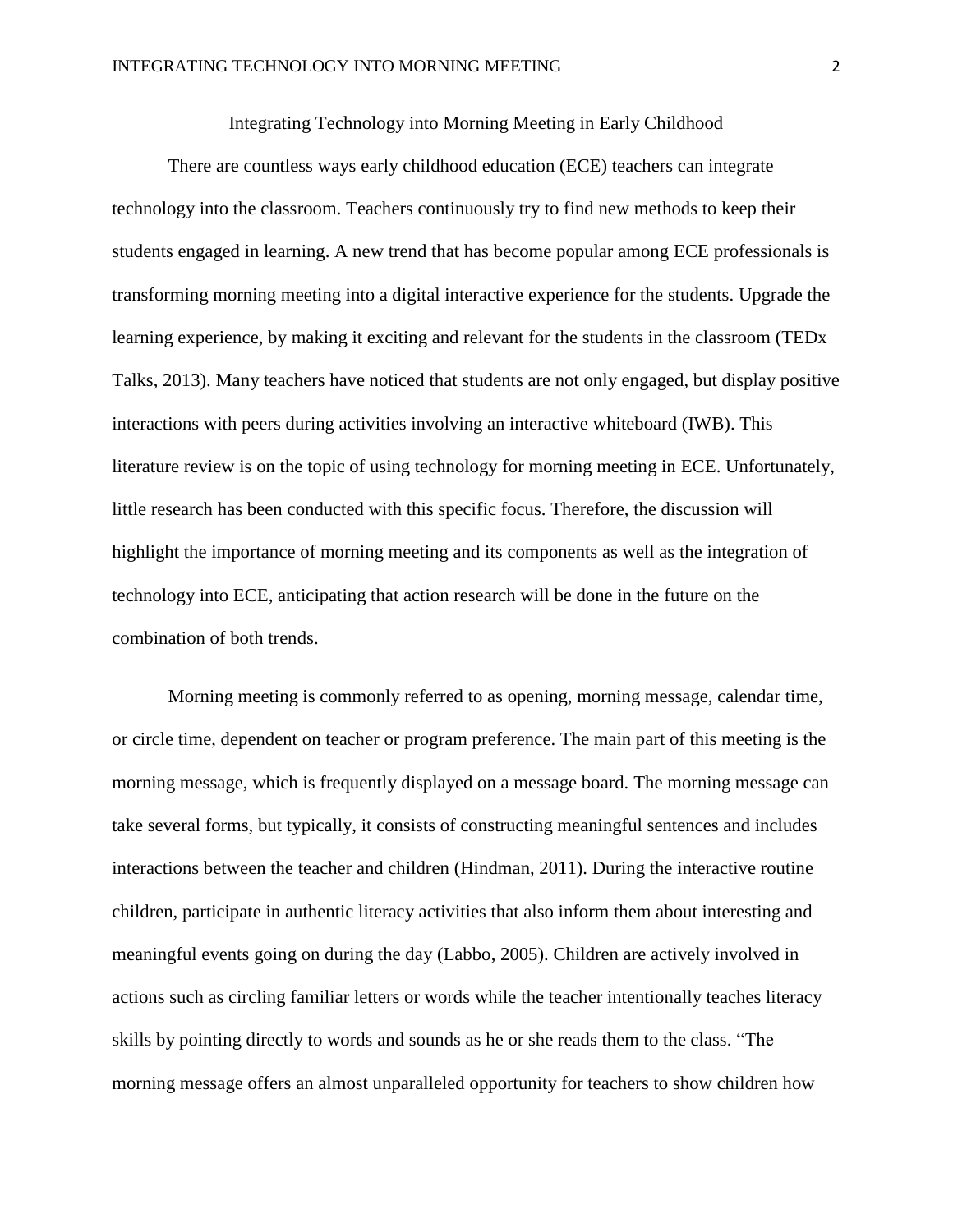print works" (Hindman, 2012, p. 276). ECE teachers also use morning message to increase student vocabulary. According to Roskos and Associates (2003), in their interpretation of what is essential to literacy skill building in early childhood, the number one teaching strategy is for teachers to use rich talk while engaging children in rich conversations in large group, and other settings. While the literacy content is important, in order for this practice to be developmentally appropriate for preschoolers, the words are commonly accompanied by pictures or representations.

The morning message does not only encompass literacy skills, mathematics can also be incorporated simply when the teacher introduces counting or quantifying practice within the message. Some teachers also present math skills during calendar time, such as how many days of school, coral counting, and simple patterns. Calendar math has become popular in ECE classrooms across the nation (Ethridge, 2005). Some ECE professionals say that children of preschool age do not quite understand calendar concepts yet. "True understanding of dates and the calendar comes with maturity" (Katz, 2008, p. 13). Understanding that these concepts may be too much for the students in a preschool class, teachers tend to focus more on patterns, number recognition, and counting when discussing the calendar. One idea is to give each day a name that is meaningful to the children. For example, if students know that Share Day (Monday) is the first day they come back in school after their 'at home' days, change Monday on the calendar to Share Day. Giving meaning to each school day helps students stay 'in control' of their day which also helps those young children that tend to feel anxious or home sick. These types of changes can be addressed on the message board as well.

ECE programs have traditionally used this research-based strategy to intentionally teach students important concepts as well as a classroom management tool. Morning message can be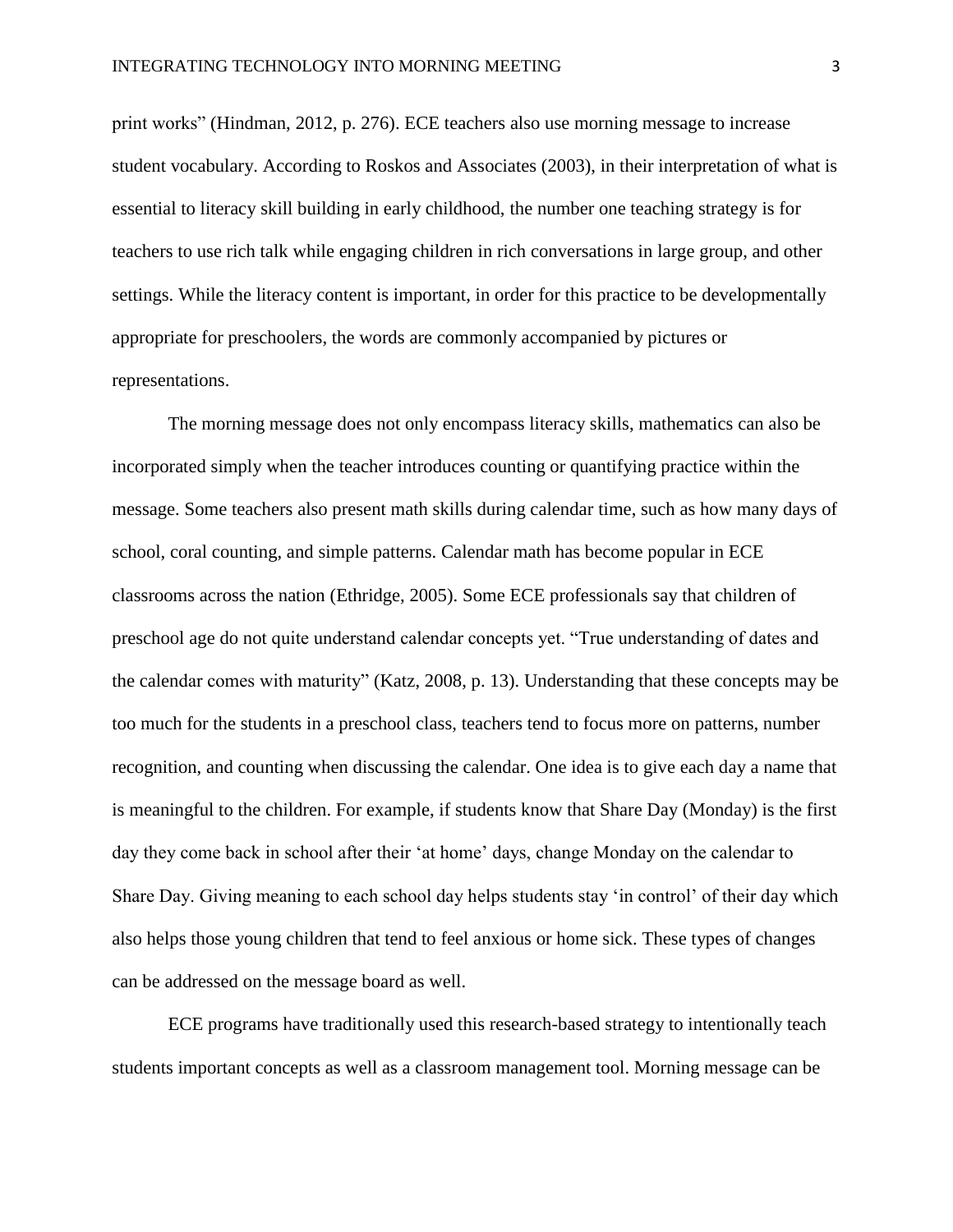used to describe the day's events, changes for students to be aware of, and for pointing out literacy concepts such as letters, site words, and familiar objects. For example, if children usually participate in center time after snack time, but there is an all school assembly during that time, it would be acknowledged and discussed during morning message. Beyond discussion, the teacher would link the change to the visual schedule posted in the classroom.

The morning message, along with visual schedules, has been proven a helpful tool for students with special needs, including students with an Autism Spectrum Disorder (ASD). "Though circle-time may be difficult for students with ASD, with the appropriate modifications and additions to the activities and environment, the experience can be successful for students and staff alike" (Hume, 2006, p. 10). The morning message gives students a heads up to any changes that might occur and additional information for the day. This gives the children time to prepare for the change, if needed. A visual schedule is posted and reviewed each day during morning meeting as well as throughout the school day. Visual aids such as a daily schedule are used during morning meeting to give children a sense of predictability for the day and teaches them how to follow a routine.

After discussing many aspects of the morning message, the main portion of the morning meeting, it is important to remember other parts that can be just as meaningful to the children. Morning meeting can be used as an umbrella term that includes calendar and math concepts, a welcome song, finger plays and literacy concepts, The Pledge of Allegiance, and weather. The duration of the whole morning meeting activity is between ten to thirty minutes, depending mainly on the children's engagement, but also the concepts in which the teacher chooses to focus on each day and conversations that arise. "Early childhood educators need to provide direct opportunities for interaction" (Paulson, 2010, p. 40). The key is to make morning meeting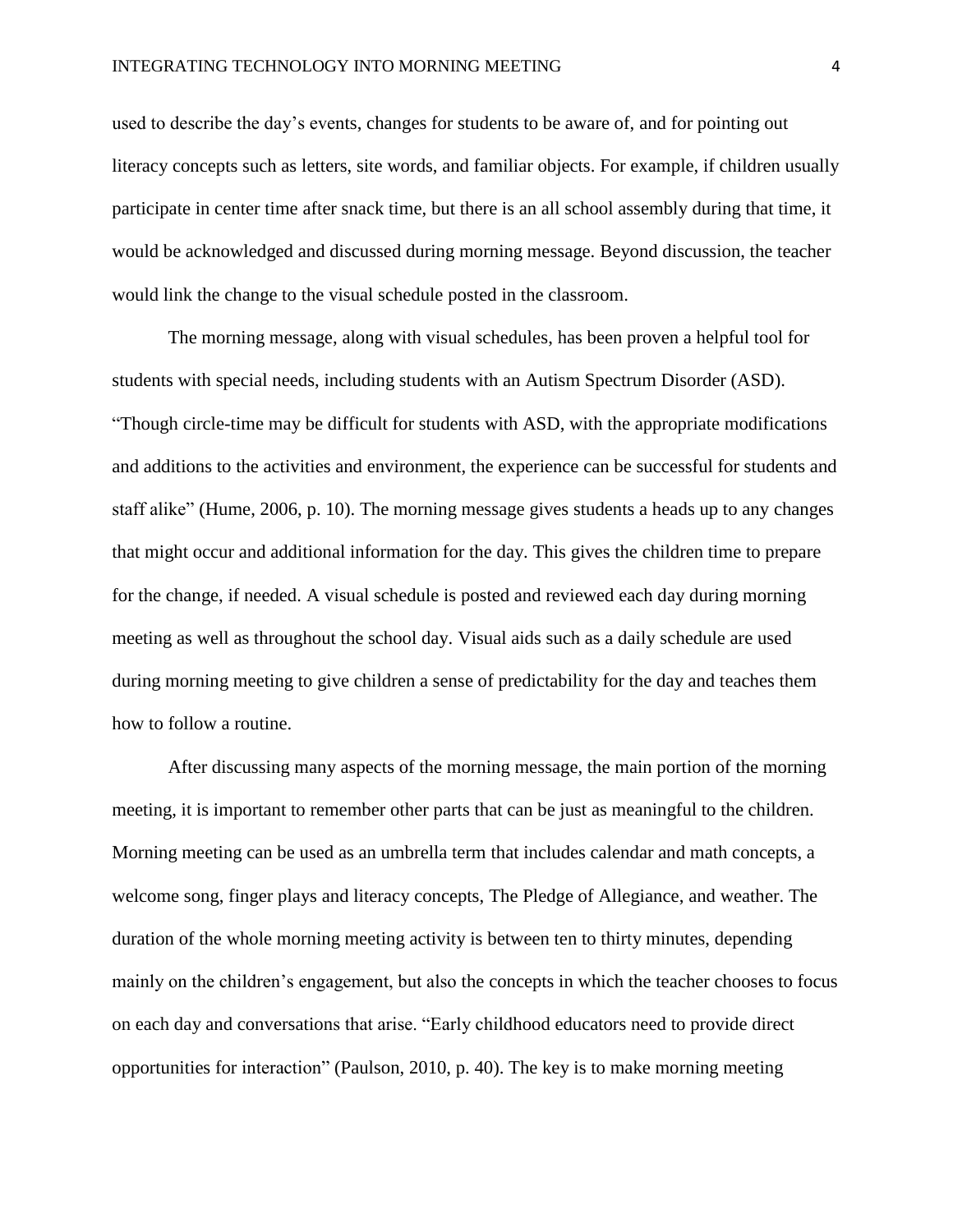exciting by involving the children and encouraging interactions between teacher and children, as well as among peers.

Often included in the morning meeting is activities such as reciting The Pledge of Allegiance, some sort of weather activity, and singing songs. Preschoolers learn to use respect when reciting The Pledge of Allegiance. It may be a bit difficult for them to understand the meaning behind the flag and The Pledge, but they should at least recognize that it is something important and they should show respect when it is recited. "Through the ritual of the school, such as recitation of the Pledge, children begin to recognize and develop respect for national symbols" (Seefeldt, 1989, p. 132). Most ECE programs include weather into their morning meeting, to begin introducing the children to the concept of weather, seasons, and natural changes that occur. ECE teachers will also introduce and sing a variety of songs during the morning meeting. Songs can be used to transition from arrival time to morning meeting, getting them focused for the day. Songs can also be used to teach concepts, such as letters and numbers.

This routine morning activity can provide rich opportunities to build community and can help teach and model respect for others (Smith-Bonahue, 2015). Included in many morning meetings are favorite finger plays or songs that every child has the opportunity to learn and sing with the group. This helps build that community and sense of ownership to the classroom. Many ECE teachers enjoy the relationship building that is present in morning meeting activities. In singing finger plays, familiar songs, and nursery rhymes, children are submerged in literacy skill building, without realizing it. To them, they are singing songs, but to ECE professionals, they are practicing and acknowledging important literacy objectives, such as rhyming, alliteration, and letting-sound recognition.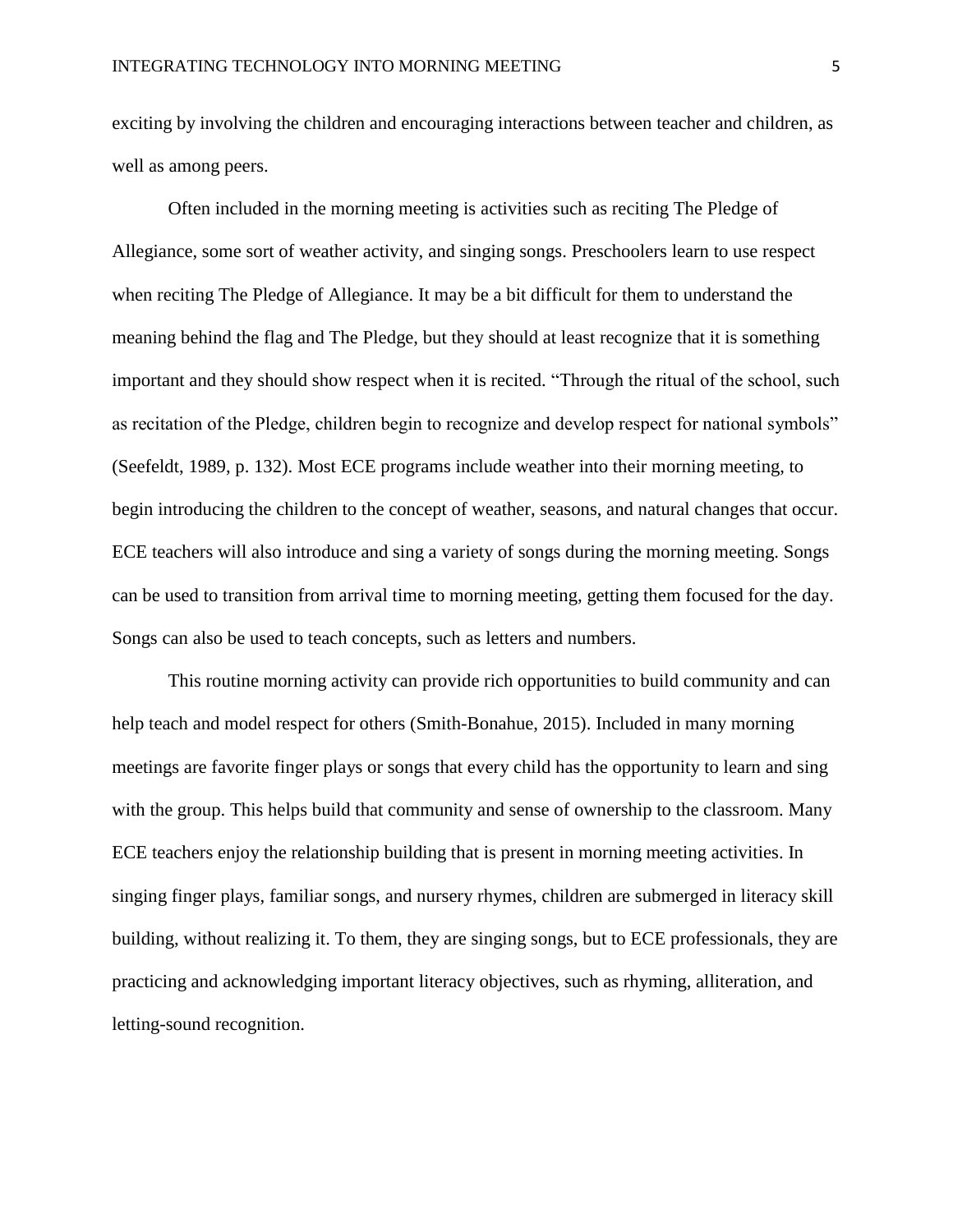Morning meeting is an important part in early childhood programs. ECE teachers see this as a time to address social skills and to introduce and review academic concepts (Hume, 2006). The teacher and students discuss the daily schedule, classroom expectations and jobs, and might include calendar time as well. "For many students and staff members, morning meeting is a preferred activity that allows for creativity, interaction, and fun" (Hume, 2006, p. 10). It is usually an open-ended opportunity to have relaxed conversations while embedding learning objectives within the activity. Structuring the morning meeting intentionally can encourage the growth of important social skill development that will become important in the future workplace (Allen-Hughes, 2013). Resolutions of issues from past days or social problems that the teacher has been noticing can be discussed during this time. Coming up with a solution with the students' help, can encourage children to follow rules of the classroom community.

Integrating technology would complement the developmentally appropriate practice of morning meeting, while increasing student excitement and introducing a new component into the increasing trend of the morning meeting. "Technology can be used to increase students' motivation and engagement levels" (Wang, 2010, p. 383). ECE teachers are consistently trying to find ways to encourage active relevant learning experiences for their students, especially during daily routine activities. D. Kirkwood and associates (2014), determines that "integrating technology into the regular school curriculum provides students with additional tools to enhance their learning experiences" (p. 143). Integrating technology into routine tasks can, not only prepare students for their future by familiarizing them with technology and building their skills, but also helps them gain much more.

Technology can increase interactions with peers. "Children in early childhood classrooms interact with peers when using computers. They share and help one another, ask for and provide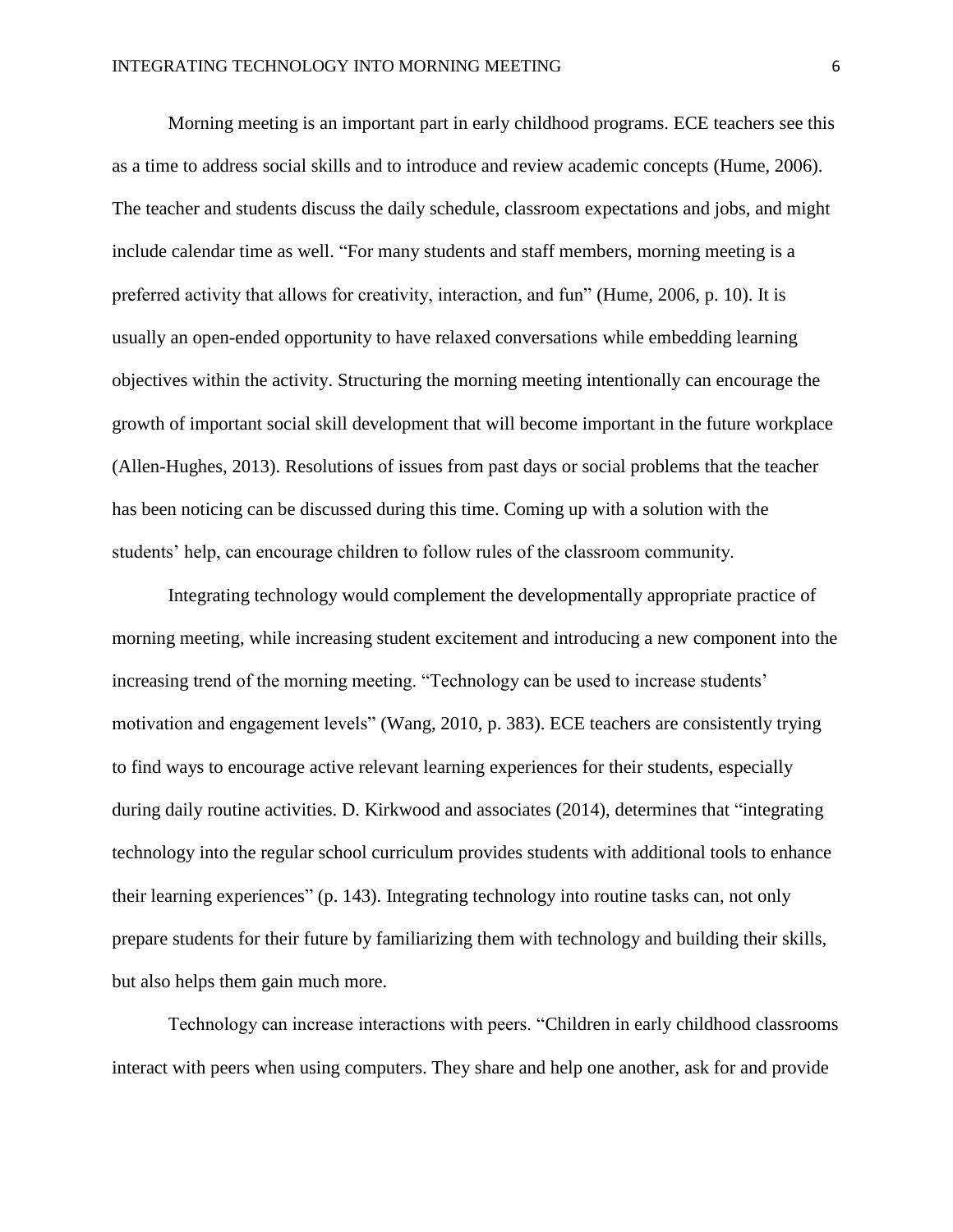information and explanations, and collaborate to solve problems" (McManis, 2012, p. 15). Children are increasingly utilizing their higher ordering thinking as they work through problems and help one another. "Young children can be effective teachers for their peers and learning in a social context can be joyfully collaborative" (Dietze, 2013, pp. 4-5).

According to McManis and Gunnewig (2012), research shows that computer use not only supports areas of learning, but can increases young children's skills in the social, cognitive, language, literacy, writing, and mathematics realms. This can be contingent on how the teacher plans to incorporate its use and the emphasis he or she guides the students to focus on while using available devices. Studies led by McCarrick and Li (2007), acknowledged that forming friendships is much higher among children using technology than when they are involved in experiences such as completing puzzles. They concluded that "peer interaction was present during 63% of the computer play and only 7% of the puzzle play" (p. 80). It is extremely important that ECE professionals use classroom technology wisely in order to optimize its use.

In ECE, play is extremely important. It is well known that young children learn best through play and exploration. Technology can provide a platform for learning in a social world within and beyond the play environment (McManis, 2012). Using an interactive whiteboard (IWB) is a great way to incorporate technology into social play and interaction. "Researchers observe greater collaboration among preschoolers when they use IWB than when they use traditional desktop computers" (McManis, 2012, p. 15). Utilizing an IWB is also a great addition to magnify your students' learning. "IWBs have the advantage of enhancing interactivity in the classroom as the touch screen allows students to interact directly with activities and exercises (Baran, 2010; Celik, 2012; Muijs, & Reynolds, 2005, as cited in Abuhmaid, 2014, p. 75).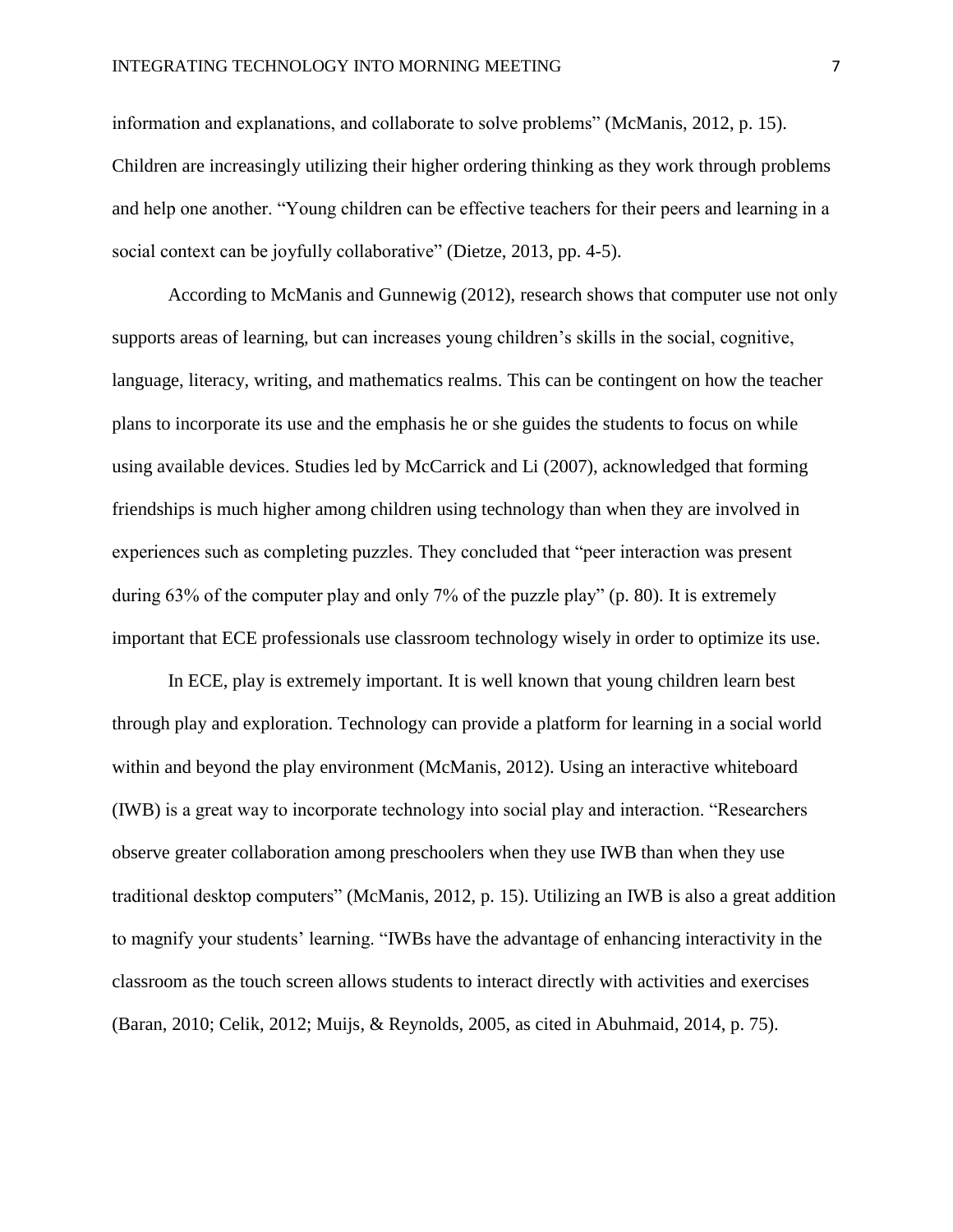Abuhmaid (2014) concludes that "IWBs are powerful tools which can be utilized by teachers and students in order to enhance teaching and learning" (p. 84).

One idea provided by Betcher, C. and Lee, M. (2009), is to use your IWB to do roll call or attendance in the morning. This is a way to encourage the use of the IWB in ECE by the time the children start their lessons the whole class has already used the IWB at least once. This can provide the children a sense of comfort and familiarity with the IWB and technology in general for continued use throughout the school day. "Technology will continue to advance and evolve. As educators we have a responsibility to reduce tensions that surrounds children's play and technology" (Dietze, 2013, p. 9). Using technology for such a routine part of the day can help calm behaviors that could arise from introducing something new to your young students, which, as ECE teachers know, can be problematic.

"As with all high-quality instruction, teachers need to design activities that meet the needs of their individual children" (Hindman, 2011, p. 188). This includes children with disabilities and ASD as well as any regular education students in the classroom. Kirkwood and associates (2014), states that "technology can address different learning styles by helping students understand their experiences through verbal, written, spatial, quantitative, and/or graphical means" (p. 143). The benefit from adding technology into this daily activity outweighs any alternative. According to Bell (2009), all ages of students react positively to board use.

According to Marli Hoffman (2013), child development specialists have said that the environment that a child grows up in will significantly influence their life going forward. This is what we have to prepare our children for (TED<sub>x</sub> Talks, 2013). Knowing this, technology has become one of the most commonly used resources in every area of learning. This great push to incorporate technology into the learning environment is in full effect and teachers around the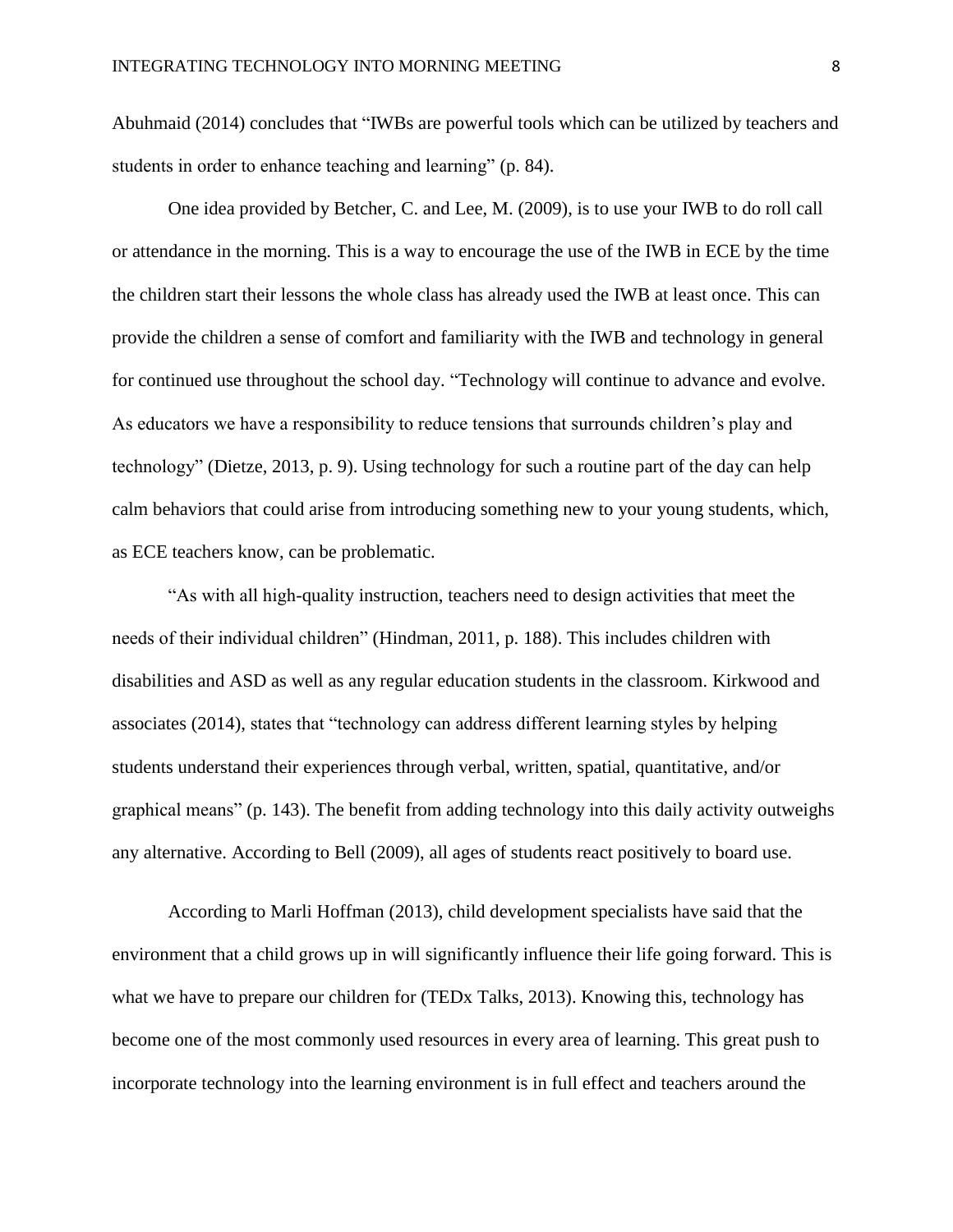globe are feeling pressure to adapt. Hoffman (2013) cited Jim Carroll, a futurist, said 65 percent of today's preschoolers are projected to work in careers that have not been created yet (TEDx Talks, 2013). In these future jobs, our preschoolers will undoubtedly be dealing with some sort of technology. "We live in an increasingly technological world, where people constantly need to acquire various technological skills and knowledge for daily living and work-life" (Turja, 2009, p. 354). Understanding the importance of incorporating technology into learning is particularly important for our society and its future. Exposing ECE students to the use of technology offers them a foundation to build upon in their professional practice (Dietze, 2013).

Despite the noticeably changing world and the increase of relevance, technology has in the classroom, some ECE professionals are reluctant to adhere to the technology trend. Many opposing the issue believe that when technology use is increased in the classroom, social interactions suffer. "Central to the concerns of technology in preschools is the lack of social interaction envisioned by some" (McCarrick, 2007, p. 74). Some professionals question how much is too much when it comes to technology in school, knowing that many children are getting tech-time at home as well. Additionally, "concern exists that computers will be a distraction for children, who may choose computers over other appropriate learning experiences and physical activities" (Cordes & Miller, 2000; Henniger, 1994, as cited by McCarrick, K., & Li, X. 2007, p 75).

A review of literature shows there are multiple implementations and views of technology in the classroom in general. "We know that computers are increasingly a part of preschoolers' lives" (Clements, 2002, p. 340). James M. Ernest and associates (2014) recommended that careful consideration of the possible benefits and risks that go along with screen time at school.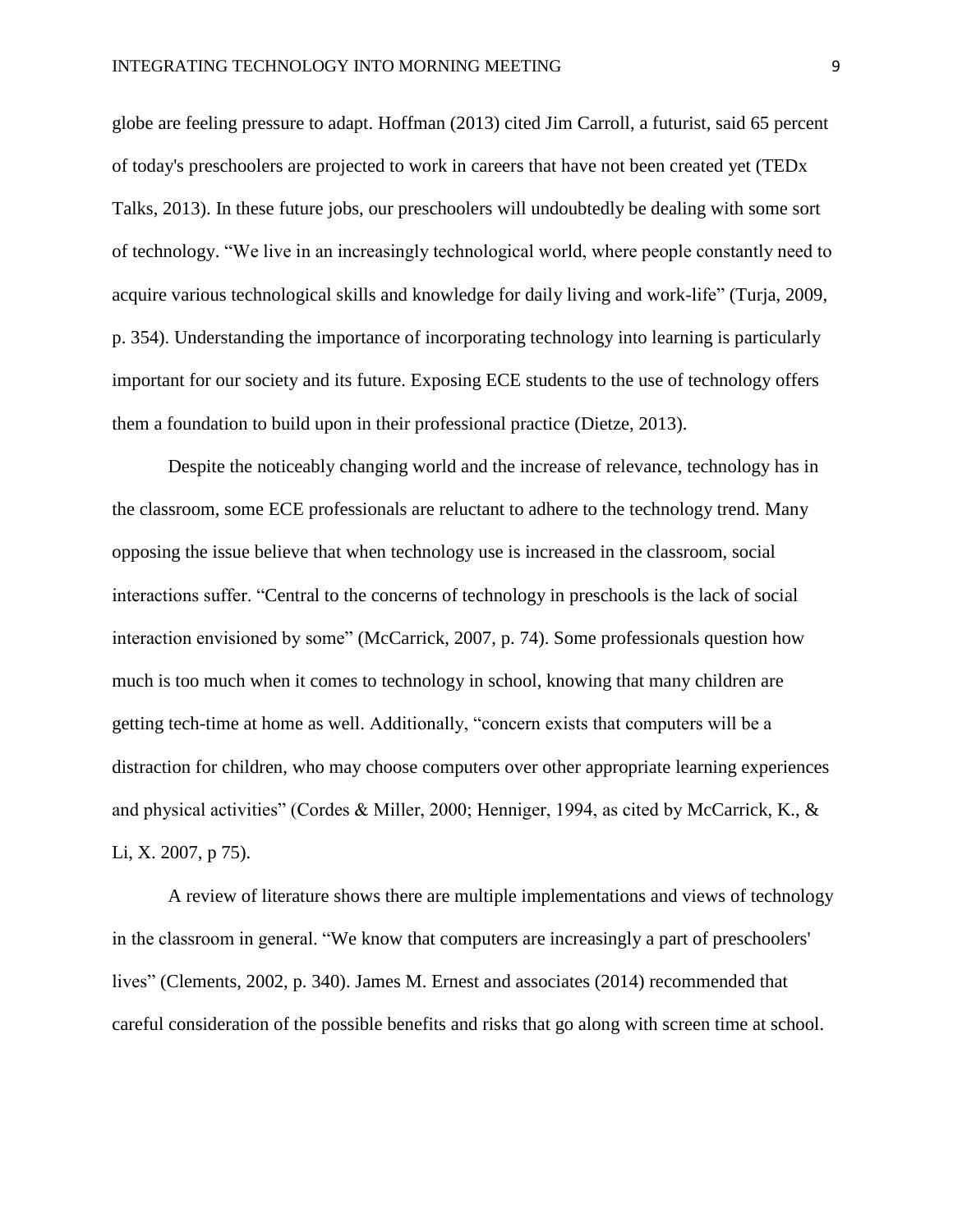Dependent on the nature of use, there is no reason why technology should become anything but a positive addition to the classroom.

"The most important thing to know about technology in a preschool is that it is not allowed to replace anything that you would traditionally do in school. Activities such as running, jumping, climbing, skipping, playing with play-dough, laughing with your friends, dressing up, threading your name, nothing should replace any of these activities. Technology and media should be used to enhance the learning experience and to make it exciting for children" (TEDx Talks, 2013).

In conclusion, integrating technology into morning meeting blends perfectly into ECE play-based curriculum and best practices. The combination of the two trends provide developmentally appropriate practice to a new and exciting presence for both teachers and students. To many ECE teachers, morning meeting has become one of the most important parts of the day. However, some teachers have admitted that this is also the time when they notice more behaviors and less engagement from the students. Through this literature review, a solution can be offered to answer this common problem: Use technology during morning meeting. Although this seems like an easy fix, professionals need to be mindful of their school's resources, their own comfort level with using technology, and guidance to use technology in an age appropriate way. We can use technology to teach the same old things in the same traditional way, or we can capitalize on the benefits of technology by integrating tech-activities to increase achievement and student engagement (Clements, D. H., & Sarama, J., 2002). In the future, conducting active research would be advantageous to determine the link between student engagement and the integration of technology into this portion of the ECE day.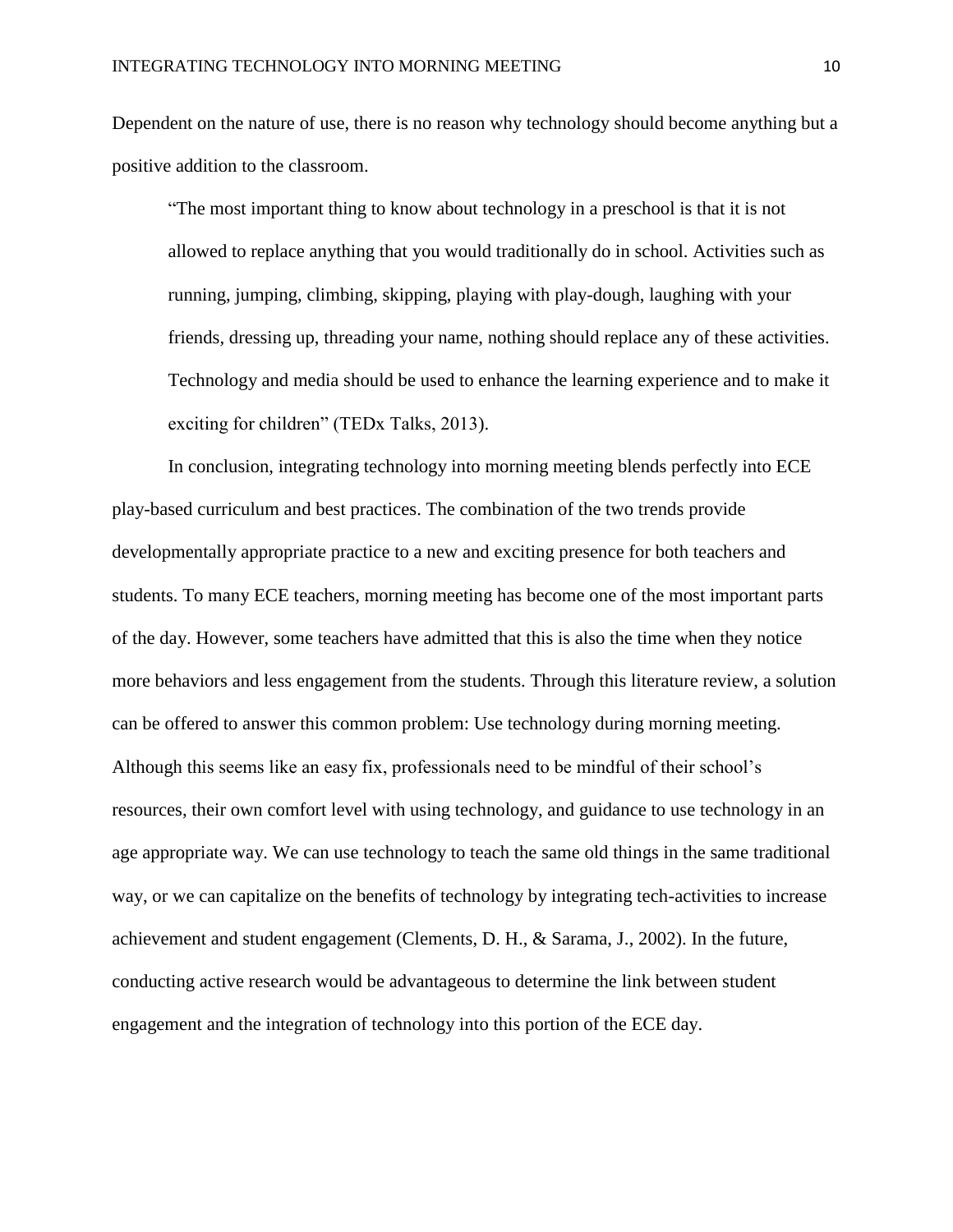### References

- Abuhmaid, A. (2014). Teachers' Perspectives on Interactive Whiteboards as Instructional Tools in Four Jordanian Schools. *Contemporary Educational Technology, 5*(1), 73-89.
- Allen-Hughes, L. (2013). The Social Benefits of the Morning Meeting: Creating a Space for Social and Character Education in the Classroom.
- Betcher, C. &. (2009). The interactive whiteboard revolution: Teaching with IWBs. *Australian Council for Educational Research Press*.
- Clements, D. H. (2002). The Role of Technology in Early Childhood. *Teaching Children Mathematics, 8*(6), 340-343.
- Dietze, B. &. (2013). Shifting Views: Exploring the Potential for Technology Integration in Early Childhood Education Programs. *Canadian Journal of Learning and Technology, 39*(4).
- Ernest, J. M., Causey, C., Newton, A. B., Sharkins, K., & Summerlin, J. (2014). Extending the Global Dialogue About Media, Technology, Screen Time, and Young Children. *Childhood Education*, 182-191.
- Ethridge, E. &. (2005). Calendar Math in Preschool and Primary Classrooms: Questioning the Curriculum. *Early Childhood Education Journal, 32*(5), 291-296.
- Hindman, A. &. (2011). The Morning Message in Early Childhood Classrooms: Guidelines for Best Practices. *Early Childhood Education Journal, 39*, 183-189.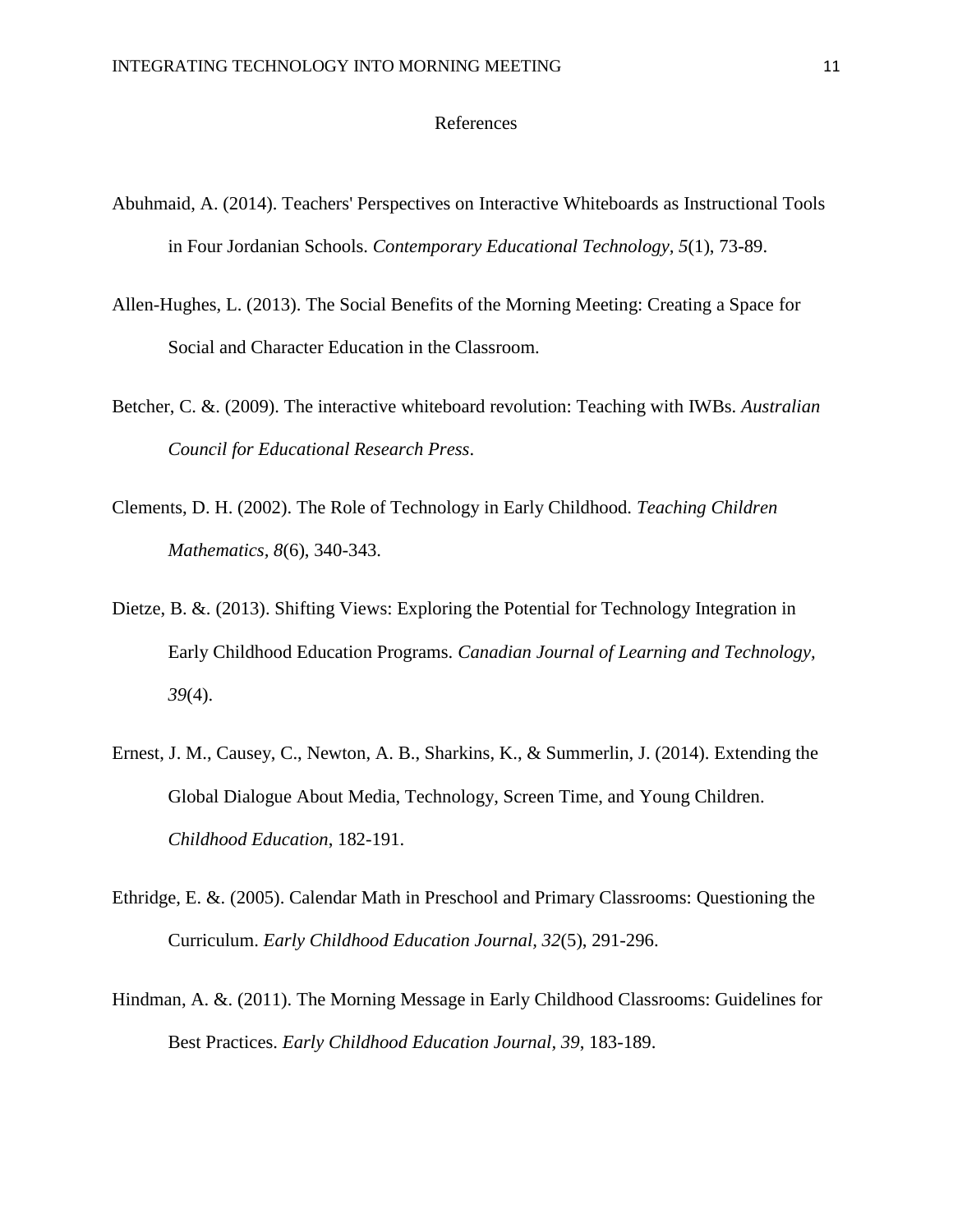Hindman, A. &. (2012). Morning Message Time: An Exploratory Student in Head Start. *Early Childhood Education Journal, 40*(5), 275-283.

Hume, K. (2006). Making the most of morning meeting. *The Reporter, 11*(3), 10-14.

- Katz, L. G. (2008). *Calendar Time for Young Children: Good Intentions Gone Awry.* Retrieved from NAEYC: http://www.naeyc.org/files/tyc/file/CalendarTime.pdf
- Kirkwood, D. W. (2014). Bridging the Gap: Meeting the Needs of Early Childhood Students by Integrating Technology and Environmental Education. *International Journal of Early Childhood Environmental Education, 2*(1).
- Labbo, L. D. (2005). From Morning Message to Digital Morning Message: Moving From the Tried and True to the New. *The Reading Teacher, 58*(8), 782-785.
- McCarrick, K. &. (2007). Buried Treasure: The Impact of Computer Use on Young Children's Social, Cognitive, Language Development and Motivation. *AACE Journal, 15*(1), 73-95.
- McManis, L. &. (2012). Finding the education in educational technology with early learners. *Young Children, 67*(3), 14-24.

MinnetonkaSchools. (2009, August 6). *Technology in Early Childhood Family Education Classrooms*. Retrieved from YouTube: https://www.youtube.com/watch?v=wOhb4n4ADbM

Seefeldt, C. (1989). Perspectives on the pledge of allegiance. *Childhood Education, 65*(3), 131- 132.